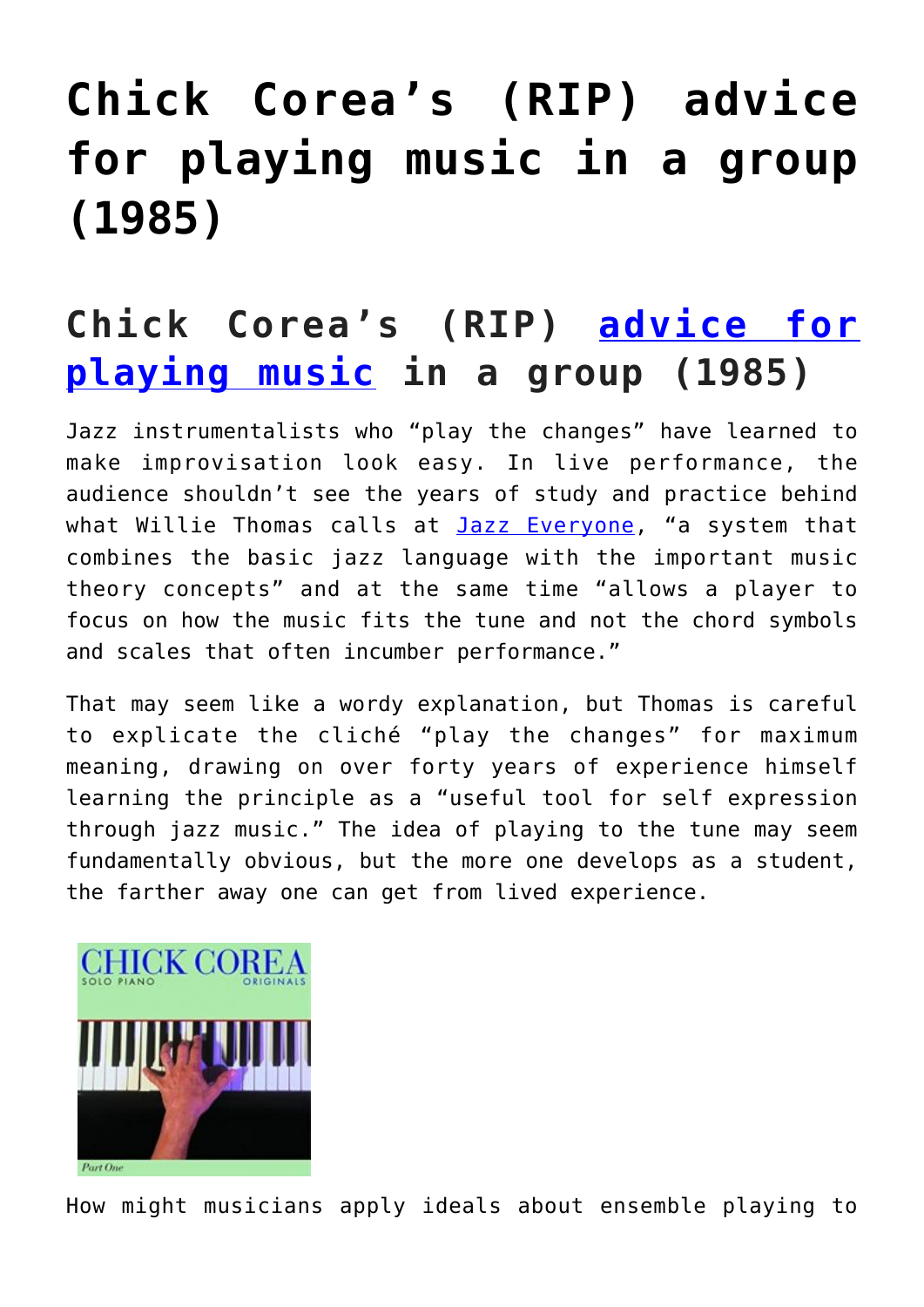actual ensemble playing? For answers to this question, we might turn to jazz legend Chick Corea, member of Miles Davis's band during the pathbreaking *In a Silent Way* and *Bitches Brew* sessions; player in and leader of more Grammy-winning ensembles than perhaps anyone else (he's collected 23 awards so far); and "one of the jazz world's most thoughtful and lucid champions."

This description comes from a *[Christian Science Monitor](https://www.csmonitor.com/1985/0422/lchick.html)* [write](https://www.csmonitor.com/1985/0422/lchick.html)[up](https://www.csmonitor.com/1985/0422/lchick.html) of Corea's appearance in a two-hour Q&A session at Berklee College of Music in 1985, where the pianist and jazz fusion keyboard master had students pick up the typed handout above at the door. He begins with the simplest, but most important advice, "Play only what you hear," then elaborates in 16 rules which you can read in full below.

Corea's primary metaphor is architectural—performance, he says, is about creating spaces and tastefully filling them. Doing this well requires serious study and practice. Then it requires remembering some basic rules, or Chick Corea's "Cheap But Good Advice for Playing Music in a Group." My favorite: "always release whatever tension you create." Like much of you we find here, it's good all-around advice for every endeavor.

A typewritten handout was provided to students and faculty of the Berklee College of Music for a performance and Q&A by the legendary pianist/keyboardist Chick Corea, on April 22, 1985.

Corea told an "energetic and musically sophisticated crowd of aspiring jazz and rock musicians" that what matters most in their own musical pursuits is knowing the "certainty of what you like, and how that fits into things," according to a review article of the same date in the [Christian Science](https://www.csmonitor.com/1985/0422/lchick.html) [Monitor](https://www.csmonitor.com/1985/0422/lchick.html), dateline BOSTON.

*"We have the freedom," he explains, "the inalienable right to do things as [we] see fit, to do them artistically, musically." Technique, he insists, is not the most important*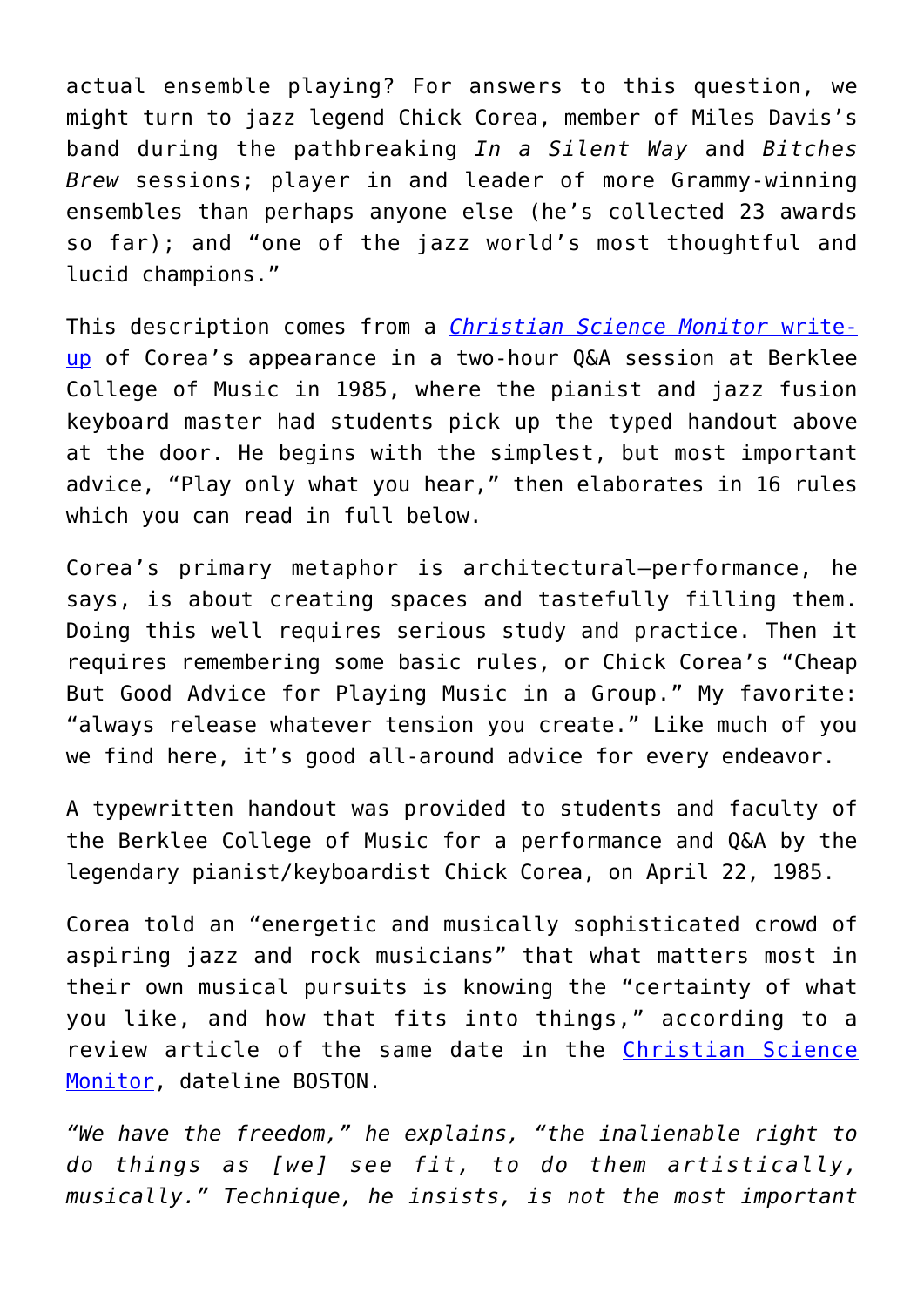*matter: "You all know how to get a technique together — you just get it together." The crucial thing, he explains, is to "decide what technique to get together, and when." — from Rushworth M. Kidder, staff writer of The Christian Science Monitor (April 22, 1985).*

#### **The full list of "cheap but good advice" is as follows:**

1. Play only what you hear.

2. If you don't hear anything, don't play anything.

3. Don't let your fingers and limbs wander — place them intentionally.

4. Don't improvise on endlessly — play something with intention, develop it or not, but then end off, take a break.

5. Leave space — create space — intentionally create places where you don't play.

6. Make your sound blend. Listen to your sound and adjust it to the rest of the band and the room.

7. If you play more than one instrument at a time — like a drum kit or multiple keyboards — make sure that they are balanced with one another.

8. Don't make any of your music mechanically or just through patterns of habit. Create each sound, phrase, and piece with choice — deliberately.

9. Guide your choice of what to play by what you like-not by what someone else will think.

10. Use contrast and balance the elements: high/low, fast/slow, loud/soft, tense/relaxed, dense/sparse.

11. Play to make the other musicians sound good. Play things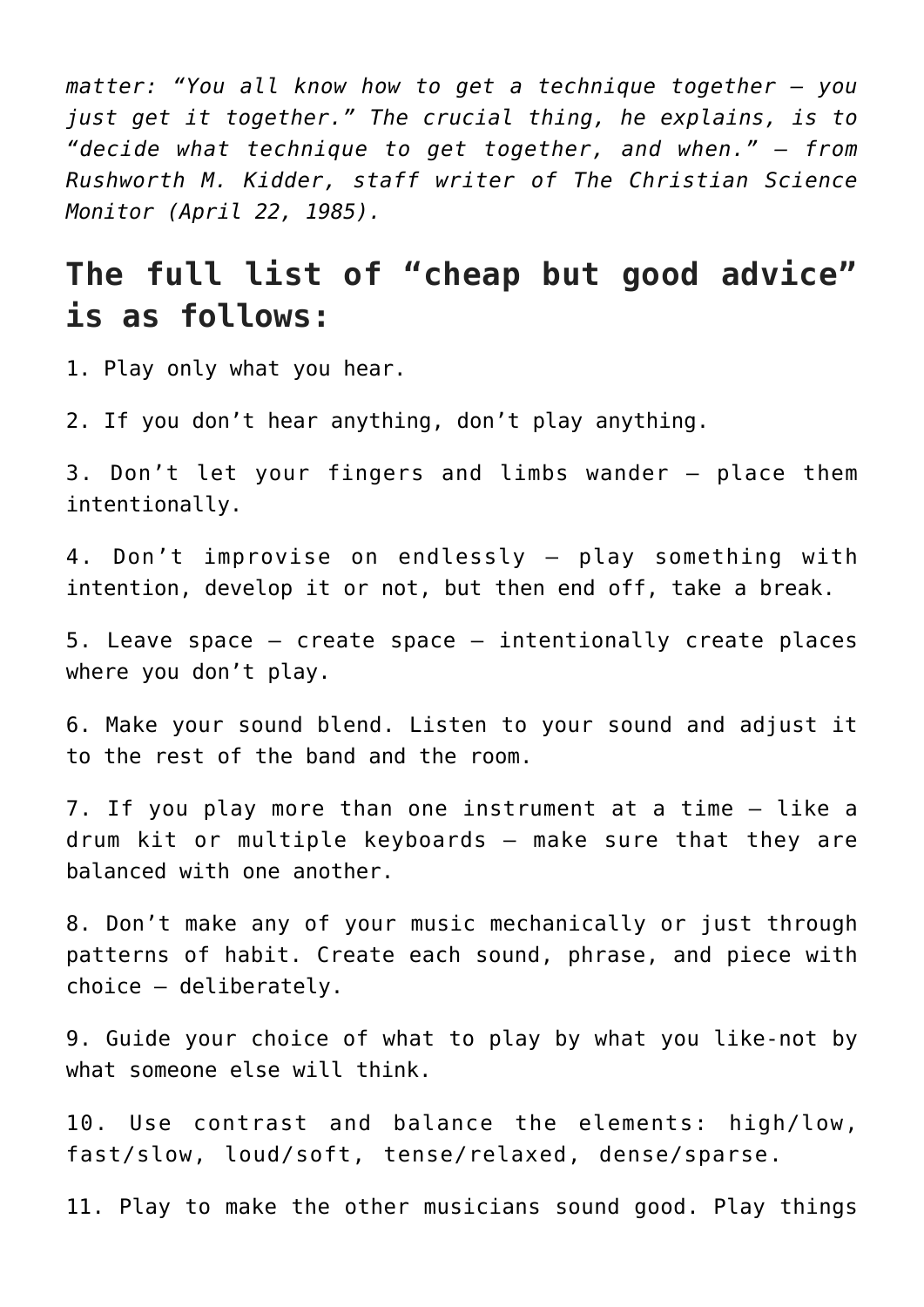that will make the overall music sound good.

12. Play with a relaxed body. Always release whatever tension you create.

13. Create space — begin, develop, and end phrases with intention.

14. Never beat or pound your instrument — play it easily and gracefully.

15. Create space — then place something in it.

16. Use mimicry sparsely — mostly create phrases that contrast with and develop the phrases of the other players.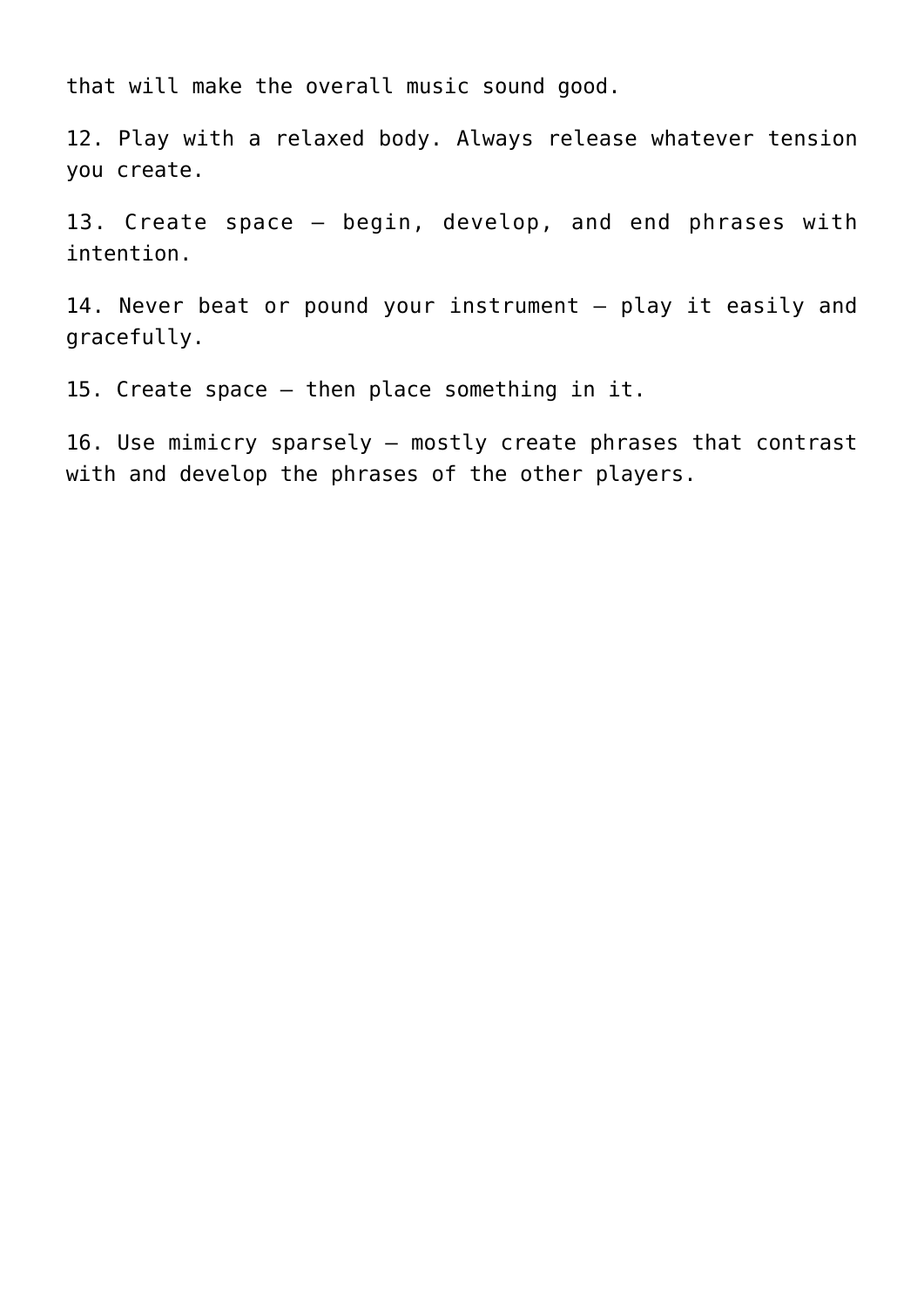#### CHEAP BUT GOOD ADVICE FOR PLAYING MUSIC IN A GROUP Chick Corea \*\*\*\*

- 1. Play only what you hear.
- 2. If you don't hear anything, don't play anything.
- 3. Don't let your fingers and limbs just wander--place them intentionally.
- 4. Don't improvise on endlessly--play something with intention, develop it or not, but then end off, take a break.
- 5. Leave space--create space--intentionally create places where you don't play.
- 6. Make your sound blend. Listen to your sound and adjust it to the rest of the band and the room.
- 7. If you play more than one instrument at a time--like a drum kit or multiple keyboards-make sure that they are balanced with one another.
- 8. Don't make any of your music mechanically or just through patterns of habit. Create each sound, phrase, and piece with choice--deliberately.
- 9. Guide your choice of what to play by what you like-not by what someone else will think.
- 10. Use contrast and balance the elements: high/low, fast/slow, loud/soft, tense/relaxed, dense/sparse.
- 11. Play to make the other musicians sound good. Play things that will make the overall music sound good.
- 12. Play with a relaxed body. Always release whatever tension you create.
- 13. Create space--begin, develop, and end phrases with intention.
- 14. Never beat or pound your instrument--play it easily and gracefully.
- 15. Create space -- then place something in it.
- 16. Use mimicry sparsely--mostly create phrases that contrast with and develop the phrases of the other players.

Chick Corea's advice